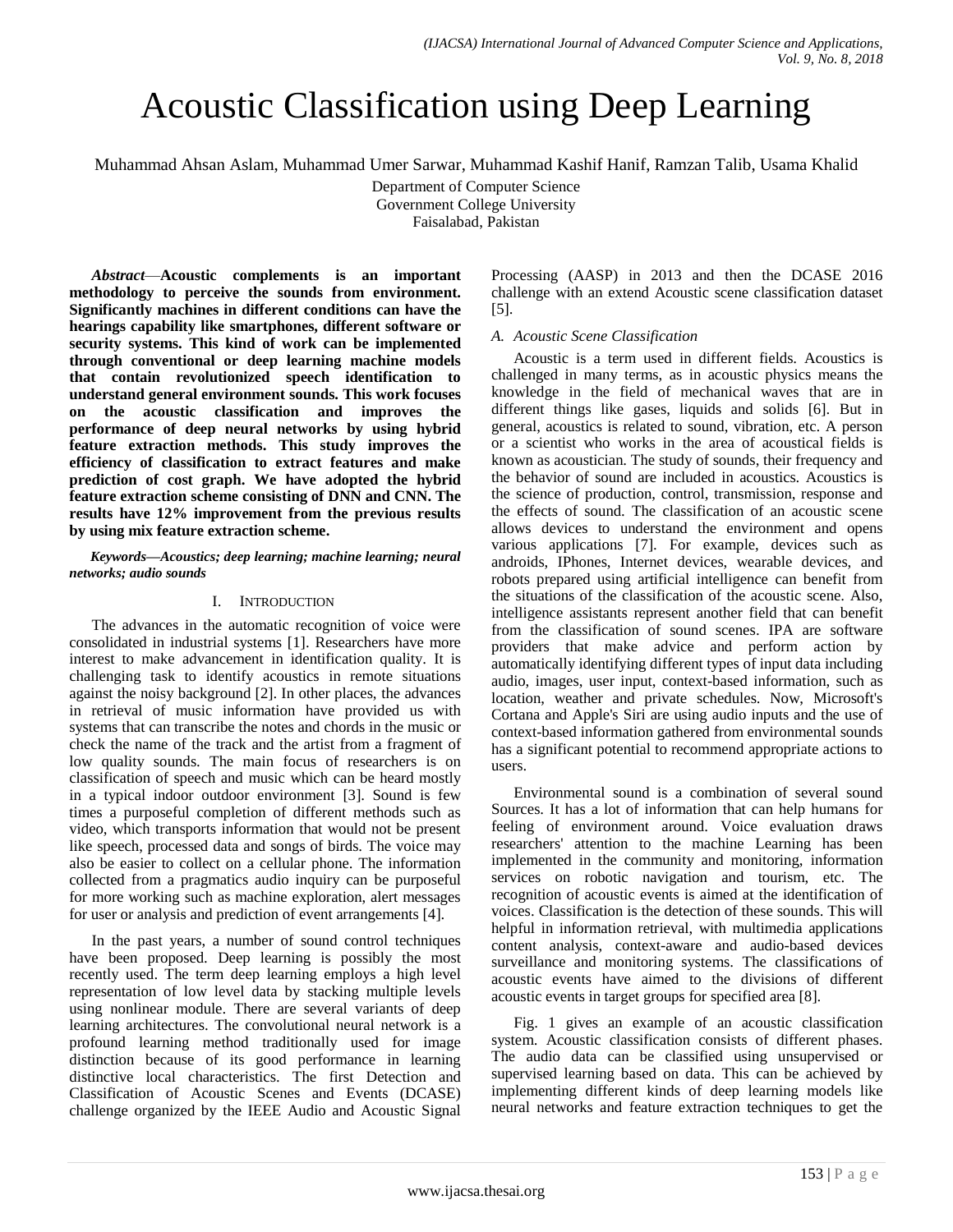features from that audio data. Afterwards, the performance of the model is evaluated for acoustic scene classification. Acoustic models are not only relating with sound classification it is also use for image classifications and some other kinds of classifications [9].



Fig. 1. Acoustic scene classification system.

## *B. Artificial Intellegence and Machine Learning*

According to John McCarthy, artificial intelligence is the science and engineering to create the tools that are based on the sharp behavior [10]. Artificial intelligence is an intelligent behavior to make computer or software run by robots. Artificial intelligence perceives how peoples learn, how make decisions and efforts when struggling to solve the problems. The development of artificial intelligence began with the purpose of making the intelligence as same as found in the peoples. The aim of artificial intelligence is to develop the special machines (Machines that show the sharp behavior to learn, indicate, describe and advise who use it) and to perform the intelligence of peoples to systems (Develop systems which include, perceive, understand and act according to peoples). Simply Artificial Intelligence is the technique or method in which human transfer their intelligence to machines and make them intelligent to perform tasks intelligently for given data. Artificial machines get intelligence from the line of codes and also act according to the behavior of human's commands.

Artificial intelligence is scientific and technological area which has applications in other fields like Computers, Biology, Psychology, Linguistics, Mathematics and Engineering. One of the main impulses of artificial intelligence is the creation of functions for computer that are linked with the sharpness of peoples such as logical judgment, understanding and searching to solve problems. In the first half of the 20th century, people thought of artificial intelligence (AI) direct connection with the robot. Over the decades, growth in robotics proved to be enough today we have robots around us [11], but they do not stop developing at ANN.

Machine learning is an area of artificial intelligence based on the idea to make machines accessible for data and learn themselves from the accessed data. It was started of graph identification and the idea from which the systems can be studied using no program without performing certain jobs. The peoples who want to make research they specify their interest in this field want to see computers can learn from data. From initial point of learning of machines is useful due to new representations are related to models. These systems absorb from the past adaptation to make well-grounded reflection, conclusions and outcomes. This is a discipline which is not starting except who have attained freshness. However, a variety of system studying procedures is extended over a period, the capacity to implement complex numerical solutions automatically on large amount of data.

Machine learning workflow can be described through the following figure, in which completely describe how machine learning work in a well-mannered workflow. As machine learning wants to tackle huge and most complicated problems, the issue of concentrating on the most appropriate data in a conceivable overpowering measure of information. It has turned out to be progressively critical. For instance, information mining of organizations or researcher's records regularly includes managing numerous highlights and numerous cases, the Web and the Internet have put an expansive volume of low quality data in the simple access to a learning framework. Comparative issues emerge in the personalization of the separating frameworks for data recovery, email, arrange news and so forth.

Fig. 2 depicts how machine learning algorithms works. These algorithms take a dataset as input. First, it takes a dataset to extract the features from that data using different kinds of methods of features extraction. After feature extraction use the machine learning algorithms especially deep learning techniques to grouping the data objects. At the end predict the model by taking a testing dataset, it checks the performance on that test data and at the end get the results.

## Machine Learning



Fig. 2. Example of work-flow for machine learning.

## *C. Deep Learning*

Deep learning is a branch of machine learning, in deep learning computational models comprising of numerous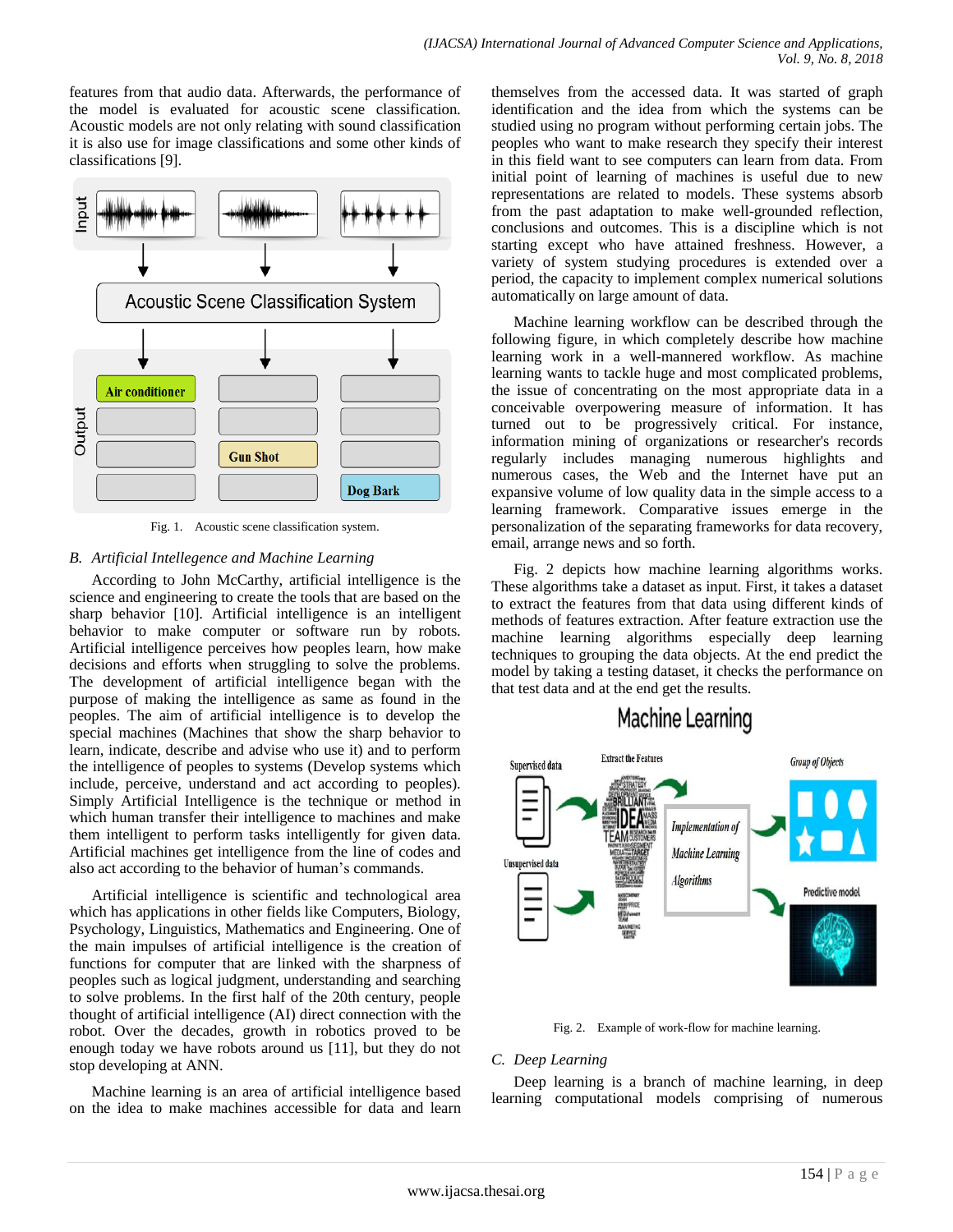handling layers and various reflection levels. These techniques have fundamentally enhanced the most progressive innovation in discourse acknowledgment, visual question acknowledgment, protest identification, medication revelation and genomics. Profound taking in many sided quality of expansive informational indexes, utilizing the back propagation calculation and a machine the interior parameters used to figure the impact on each layer from previous layer. Profound overlay systems have gotten leaps forward the territories of picture, video, discourse and picture handling. Voice and monotonous nets shed light on progressive articulations for example content and discourse.

Besides improving the authenticity of different patterns identification issues, one of Deep's core objectives learning, automatic machine learning revelation of numerous levels of impressions. The goal of utilizing crude information (e.g. picture pixels) as contribution to the models and let the models learn middle of the road introductions. That enables the model to learn highlight identifiers. This is particularly obvious it is imperative as demonstrated by Bengio for territories where highlights exist. It is difficult to formalize things like question acknowledgment and discourse acknowledgment errands. In the assignment of arranging woodland species, a few elective element extractors have been utilized (as noted above) demonstrates the trouble of finding a decent portrayal for inconveniences.

Recent developments in deep learning have led to a significant improvement in automatic speech recognition and music characterization. However, speech is one of many kinds of voices and people often count a variety of environmental voices to improve perception, when they are in danger and someone is walking through a busy street. It is a useful way to complement the visible information, such as more audio, videos and pictures, with the advantages that the sound can accumulate and be stored more easily. Deep learning has been a major practical success and a profound influence on machine learning and artificial intelligence literature. Practical success and deep learning in the literature have been investigated together with their theoretical features. Deep learning explores a wide range of areas for researchers to work with and learning outcomes in machine learning and artificial intelligence. Over the past decade, a number of volume control techniques have been proposed and deep learning is probably the most encouraging. As demonstrated by the deep learning, the method uses a high level representation of low level data by stacking multiple levels using a nonlinear module. Presently, deep learning architects have various variants and the convolutional neural network method is a profound learning method traditionally used for image segmentation because of its good performance in learning distinguishing local features.

Fig. 3 illustrates the layers of a neural network model. In deep learning, when it is required to learning deeply use different neural networks to classify things. These algorithms are referred to as artificial neural networks (ANNs) because the earliest use of artificial intelligence algorithms shows how learning is done in the causal mind [12]. Use different deep neural networks that can be applied for image, audio or video, speech, text, multimodal and IOT data recognition and classification while learning in depth. The deep neural network includes an input layer that contain input nodes, hidden layers with multiple hidden nodes and an output layer that contain output nodes. Initially, set the input values at the input nodes and these nodes calculate the output values by multiplying the weights and the input values which is the same for the other hidden nodes of the hidden layers and goes to the output layers. Output layer is the last layer containing output values.



Fig. 3. Example of deep learning network [13].

## II. NEURAL NETWORKS

There are different kinds of neural networks that are used in deep learning for the different kinds of working, analysis of working and to perform certain kinds of artificial intelligence application in programming way. The neural networks that are included in deep learning are Convolution Neural Network (CNN), Artificial Neural Network (ANN), Long short term memory (LSTM) and Recurrent Neural Network (RNN).

## *A. DNN*

Deep neural network (DNN) is supervised learning feedforward artificial network used in various applications like in image processing, in video recognition, automatic speech recognition and also it is trained for acoustic scene classification. It has different layers usually an input layer, several hidden layers to build a deep architecture and an output layer. Take a DNN and train it on the data taken from DCASE 2017 challenge that contain recording of different audio scenes [14]. Input layer of DNN receives the input from data and then work according to feed forward technique and pass it to its next hidden layer. In hidden layers complete its training on the provided data set then at the end find its results according to its training on training dataset. At the end to check its efficiency implants DNN on a test data and check its working according to its testing how it works? How it classifies the data?

## *B. CNN*

CNN is also architecture of deep learning that is used for the classification of objects on the bases of layers. It also contained layers that are named as one input layer, several hidden layers, one output layer, working of CNN is same like that DNN take input from dataset and then apply functions on it at the hidden layers and find out result and show at the output layer. Commonly used CNN layers are Max pooling layer,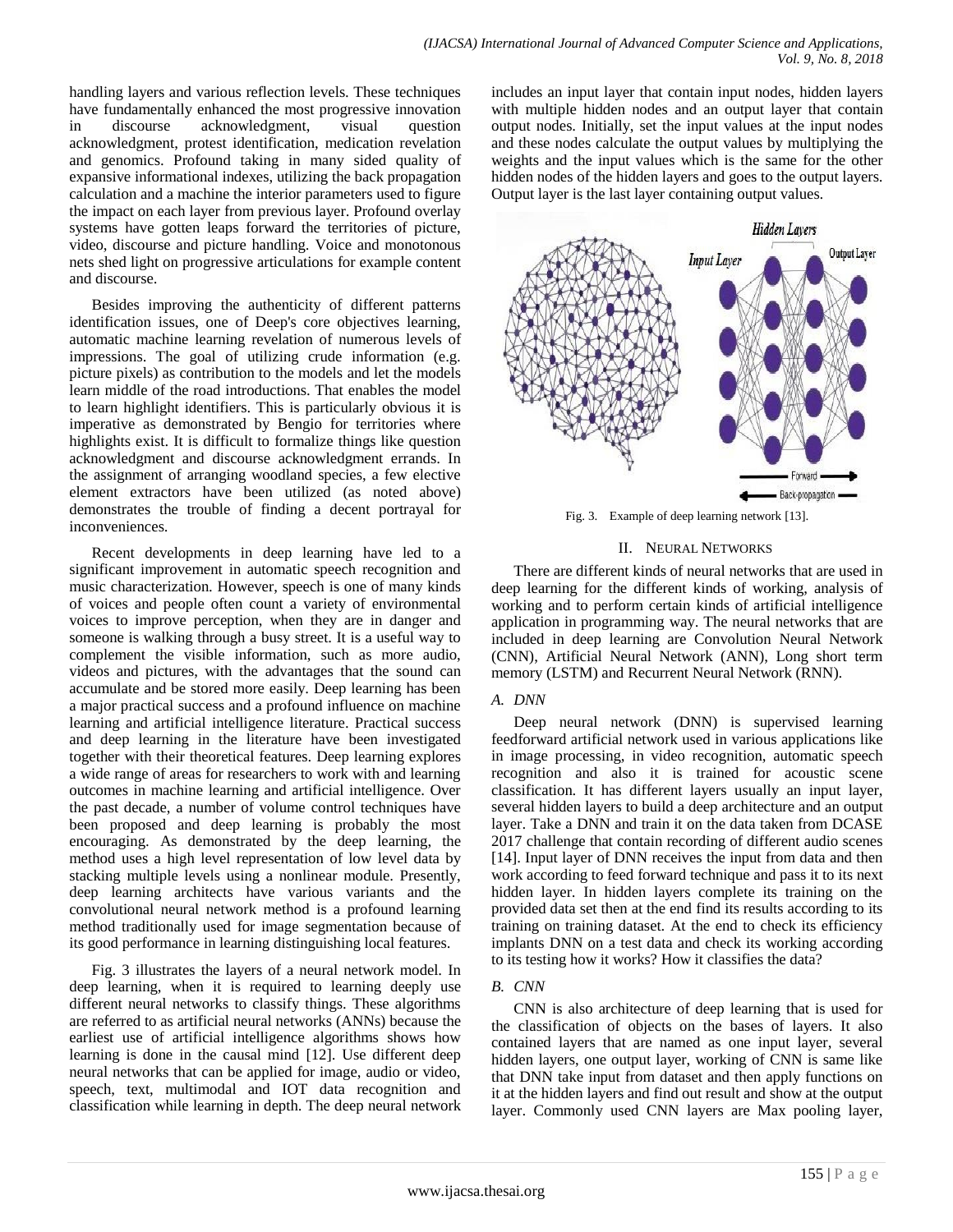convolution layer and fully connected layer. In layer that is convolution, filter is convolved with input features. Max pooling layer do the job of down sampling the input and fully connected layer connects all neurons from previous layer with its every neuron.

Fig. 4 depicts the CNN model. First, the model takes the channel input. Then this input was convoluted at next stage using 1D convolution then at the next stage Max-pooling was performed after max pooling again convoluted then fully connected layer used on that data and at the end softmax is applied on that channel input at the last stage of CNN model.



## III. AUDIO FRAMEWORK

The audio framework used in this study consists of seventeen low level descriptors for temporal and spectral sound characteristics. This set of descriptors is generic to allow a wide range of applications to use these descriptors. That can be divided into six groups (Fig. 5). In addition to these six groups, there is a very simple audio framework mute descriptor. The two basic audio descriptors are the scaled values temporarily sampled. The audio waveform descriptor describes the audio waveform envelope by sampling the maximum and minimum values in an analysis window. The audio power descriptor describes the instantaneous power levelled temporarily. These can provide a quick and effective summary of a signal, especially for visualization purposes. The four basic spectral audio descriptors have the central link deriving from an analysis of the audio signal at a temporal frequency.

The audio spectrum envelope describes the short term power spectrum of an audio signal. It can be used to show a spectrogram and to synthesize a raw naturalization of the data or as a generic descriptor for research and comparison. The center of the audio spectrum is defined as the frequency center of the power weighted record. The power spectrum can be dominated by low or high frequencies [16]. The audio spectrum extension defines the sound moment of the power spectrum of the logarithmic frequency.

## **Audio Framework**



Fig. 5. Audio framework [15].

The logarithmic frequency indicates that the power spectrum is close to the centrifuge or it extends in the spectrum. The level of the audio spectrum describes the flatness characteristics of the short time power spectrum of an audio signal. This identifier refers to the scattering of the signal power spectrum from a smooth form. The spectral flatness analysis is calculated for the desired number of frequency bands. Sound signals can be used as a feature vector for robust pairing between pairs. The two spectral base identifiers represent small sized projections of a high dimensional spectral area to facilitate compactness and recognition.

The basic sound spectrum descriptor contains the basic functions used to transform high dimensional spectrum definitions to a low dimensional representation. The sound spectrum projection descriptor represents the low dimensional properties of a spectrum that is computed after projection on a reduced basis given by the sound spectrum base. The fundamental frequency is a good indication of music tone and vocal tone. Audio describes the harmonic level of an audio signal with a harmonic identifier. This makes it possible to distinguish between sounds with a harmonic spectrum and a spectrum with a non-harmonic spectrum between musical sounds and sound. The two timbral temporal identifiers describe the temporal properties of the audio segments. These are useful for describing the musical temperament. The temporal centric descriptor defines where the energy is produced over time depending on the length of the sound track. The five spectral identifiers of the timbre define the temporal characteristics of the sounds in the linear frequency domain. This makes it useful to explain the timbral spectrum coupled with the temporal identifiers especially the musical instrument tone. The spectral center identifier is very similar to the center of the sound spectrum with the use of a linear power spectrum as the only difference between them.

## IV. METHODOLOGY

The methodology adopted for this research is similar to previous approaches that were based on machine learning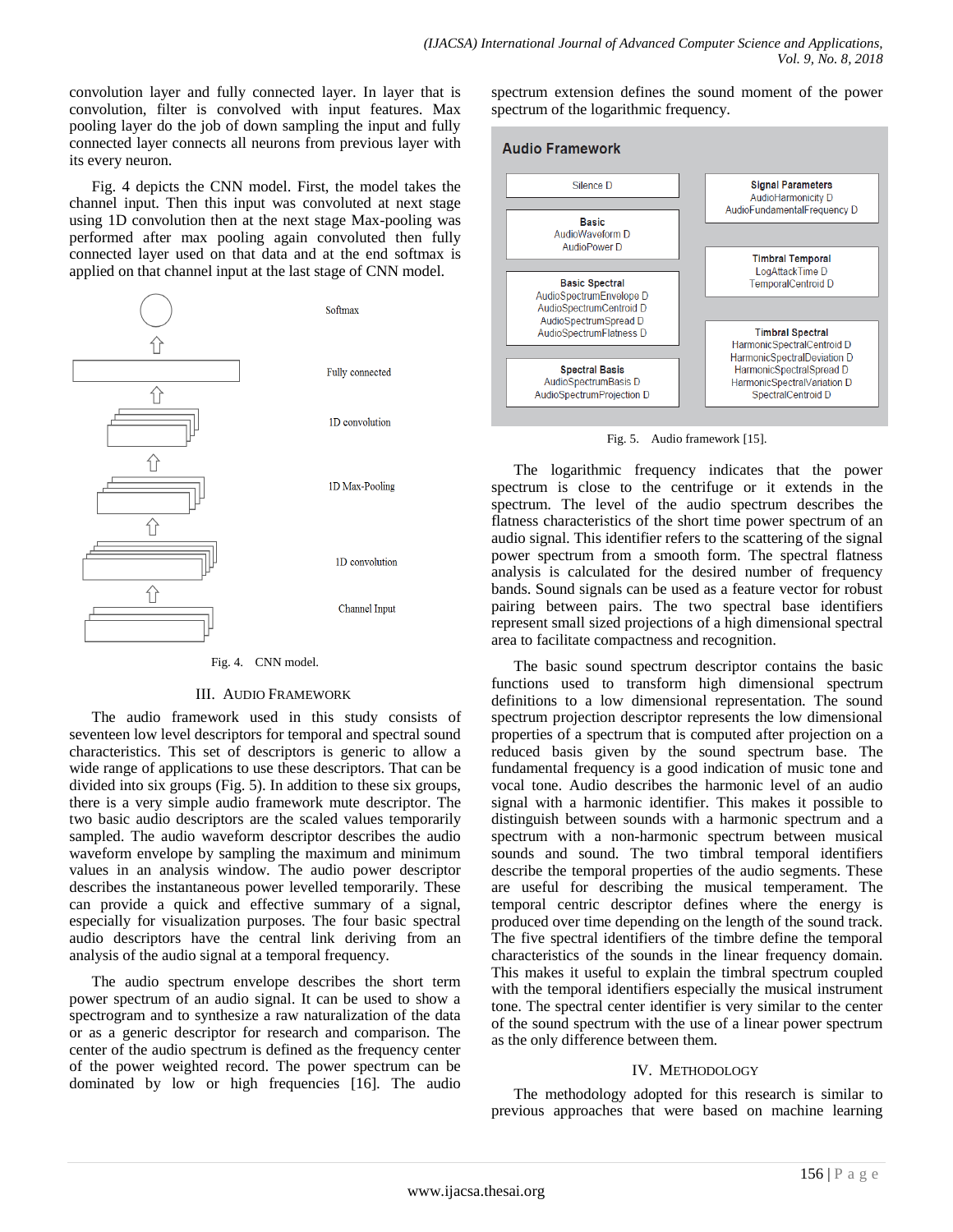techniques. The most common machine learning technique used for classification of sounds or some other classifications is deep learning. In this approach, first add the dataset that contains the audio files. Afterwards, features from the dataset are extracted using the feature extraction. Then use these values in neural network layers to find out the results. The deep learning techniques are used for the classification of acoustic scenes, sounds, images or any other objects.

Fig. 6 elaborates the methodology adopted in this work. This research work uses a model that is based on two neural networks one is NN and second is CNN and implement separately. First of all, in these neural networks set the layers in three ways the layer that is at first end is called input layer that contain the input values next hidden layers that receive the input values and weights and then perform the function of neural networks and at the last end last layer that is called output layer and at that layer output values can be showed in the form of results. Secondly, use a dataset that contain the input in form of sounds use this dataset in the designed model and extract features from that dataset to take values in numeric form for the input and weight setting. To extract features, use the hybrid methods of feature extraction. Then feature extraction uses these values for finding the results.



Fig. 6. Methodology adopted for this study.

## *A. Data Set*

The dataset that used in this acoustic scene classification process was taken from the Urban sound datasets and this dataset named as Urbansound8K dataset. This dataset is divided into 10 folds and all the folds contain the audio files in the format of .wav of different kinds of sounds. These are fold1, fold2, fold3 and so on up to fold10. The dataset contains the 8732 named sound audio files and these all sounds are of length less than four seconds. The dataset consists of urban sounds including 10 types of low-level scientific classification, i.e., air conditioning, car horn, children playing, barking dogs, drilling, idling engine, blow, jackhammer, siren and street music. To avoid big contrasts of class of property, it establishes a confinement point of 1000 denominations per class, generating a total of 8732 denominations. Table I provides details of the features used in this study.

| TABLE I. | <b>SOUNDS IN URBAN SOUND DATASET</b> |  |
|----------|--------------------------------------|--|
|          |                                      |  |

| Sr. No.                  | Sound            | Format | <b>Duration</b> |
|--------------------------|------------------|--------|-----------------|
| 1                        | Air conditioner  | .wav   | $\leq$ =4 sec   |
| 2                        | Car horn         | .wav   | $\leq$ =4 sec   |
| 3                        | Children playing | .wav   | $\leq$ =4 sec   |
| $\overline{\mathcal{A}}$ | Dog bark         | .wav   | $\leq$ =4 sec   |
| 5                        | Drilling         | . way  | $\leq$ =4 sec   |
| 6                        | Engine idling    | .wav   | $\leq$ =4 sec   |
| $\tau$                   | Gunshot          | .wav   | $\leq$ =4 sec   |
| 8                        | Jackhammer       | .wav   | $\leq$ =4 sec   |
| $\mathbf Q$              | Siren            | .wav   | $\leq$ =4 sec   |
| 10                       | Street music     | .wav   | $\leq$ =4 sec   |

## *B. Feature Extraction*

To extract the useful features from sound information, utilize the Librosa library. It gives a few strategies to extract diverse features from the sound files. Following are strategies to extract different highlights:

- **Spectrogram Mels**: calculates an energy spectrogram on the Mel scale
- **mfcc**: coefficients of cepstral Mel frequency
- **Chorma Stft**: calculates a chromatogram from a waveform or a power spectrogram
- **Spectral Contrast**: calculates the spectral contrast
- **Tonnetz**: calculate the characteristics of the tonal centroid (tonnetz)

Fig. 7 illustrates that how to simplify the procedure for highlighting the extraction of audio locks, two assistance strategies have been identified. First, parse audio files which takes the name of the main catalog, the subdirectories within the main index and the expansion of the document (the default is .wav) as information. At that time, it emphasizes each of the documents within the subdirectories and calls the second job called the associated function. Take the document as information, read the record by calling the librosa, load technique, concentrate and return the salient points mentioned above. In general, these two strategies are necessary to move from the raw sound clicks to the salient points of the instructions. The class name of each solid closure is in the document name.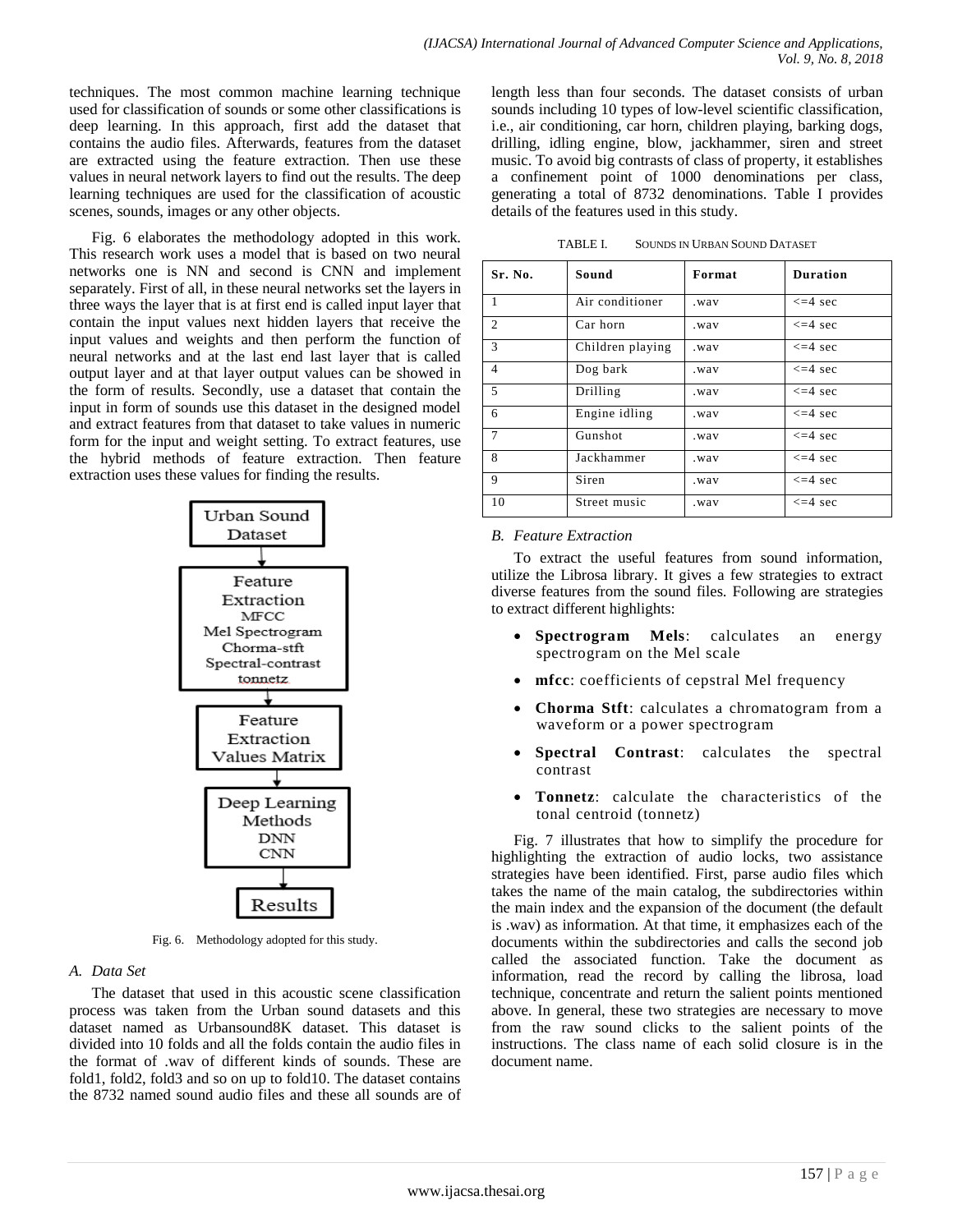

Fig. 7. Feature extraction from audio sounds.

The channel bank has a generally trapezoidal size reaction, with a significant portion between adjacent channels. In each channel, a flag envelope setting shown significantly with changing wave and low pass screening. Each flag is standardized on the calculation of the normal level on a complete articulation and isolate this quantity. Moderate adjustments in each standardized dissected indicator envelope then sieving flag through an unpredictable band passage channel and taking the log expansion yield.

## *C. Required Tools*

The tools that are used for this acoustic scene classification process of sounds are as following:

- Anaconda
- Spyder
- Python

## *D. Required Libraries*

Libraries that are used in this research work as follows:

- Numpy
- Scipy
- Pandas
- Matplotlib
- Plotly
- Theano
- Tensorflow
- Keras
- Librosa
- FFMPEG

## V. RESULTS AND DISCUSSION

Two neural networks are implemented in this research work with different feature extraction techniques to get the results over the Urban dataset 8k. Extract the features from the dataset that putted in the working code after feature extraction set the hidden layers and weights on those layers by using the feature values that extracted from the data. Data set contain the sounds of each classes and in all the fodders sounds of all classes are presents so selection of folds is very sensitive matter. The two neural networks that are used in this research work are DNN and CNN.

In deep neural network use the three folds of dataset and then parse that sound files and parsing that sound files extract the features from the sound files. By extracting features use the values of that features in the form weights on hidden layers and then apply the formula of DeepNN and get the results. Fig. 8 depicts the F-score obtained from that DeepNN. Approximately 80% accuracy was achieved using this approach.







Fig. 9. Resulting graph of CNN.